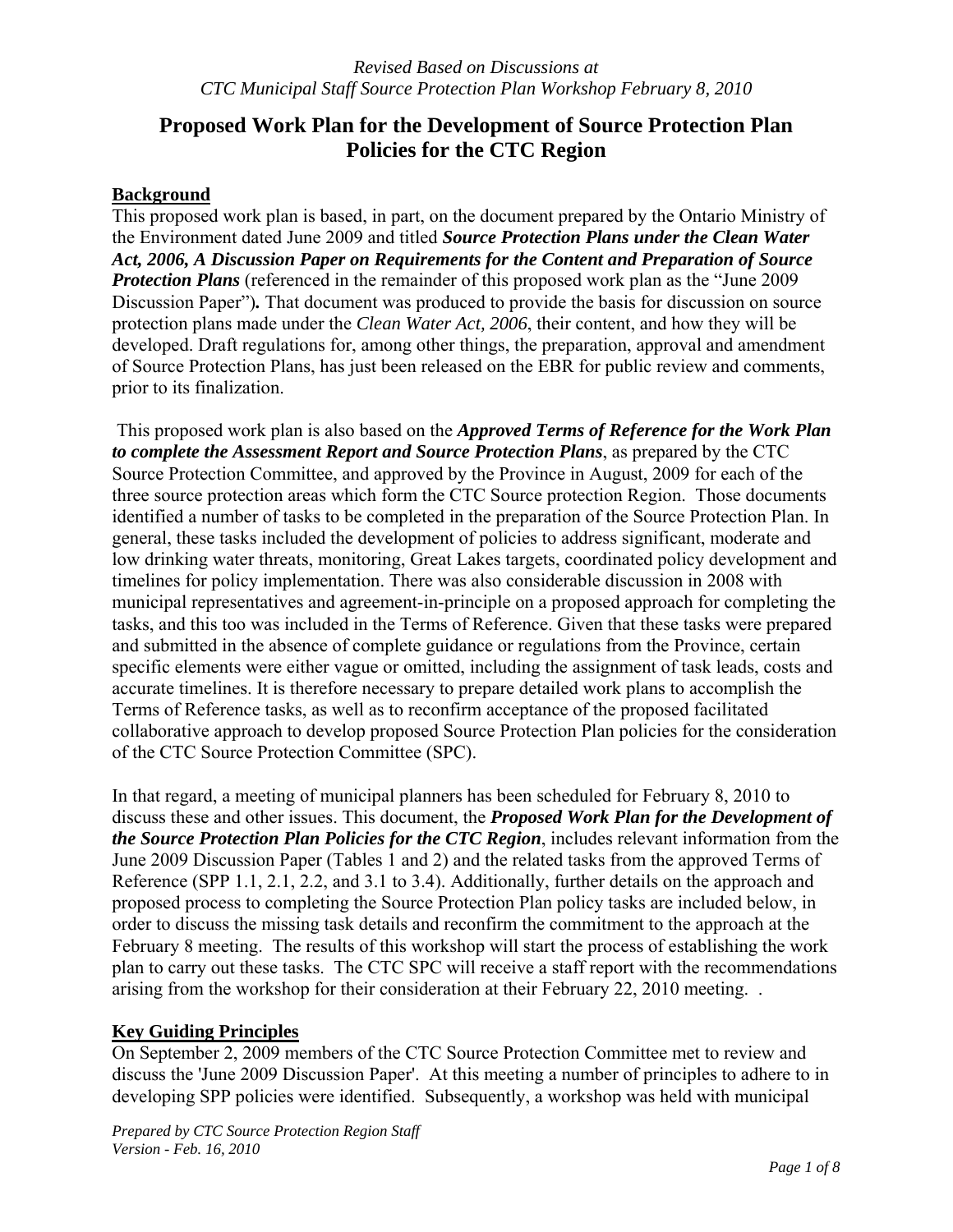planners on February  $8<sup>th</sup>$ , 2010, which focused on consultation and feedback with respect to this work plan. At this workshop, 3 new key guiding principles were identified and 2 were revised. These principles are as follows:

- Use of prescribed instruments is preferred over introduction of new measures.
- Maximizing accountability and transparency in the preparation, consultation and implementation of Source Protection Plan policies through collaboration and co-leading tasks with municipalities
- Where new policies and tools are necessary, select these from policies and tools that have proven to be effective elsewhere.
- Minimize duplication of work through effective liaison and information sharing with adjacent SPRs.
- Maximize effectiveness and efficiency by collaborating with municipal planning and works staff throughout the CTC SPR.
- Recommend policies and monitoring efforts that will minimize municipal fiscal, social and economic impacts to the maximum extent feasible.
- Wherever possible, recommend policies that will minimize social and economic impacts on private landowners.
- Recommend enforcement policies that minimize municipal fiscal impact
- Provide flexibility for municipalities, while maintaining consistency across municipal boundaries, by preparing a set of recommended model policies or "menu" of policy/approach choices, rather than prescribing a set of policies/approach.
- The set of recommended model policies shall include policies for upper tier/lower tier/ and single tier municipalities.
- Where necessary, identify the need for additional tools to manage drinking water threats where there are gaps or where the *Clean Water Act* does not provide the authority to address these

## **Governance and Process for Development of the Proposed Groundwater Source Protection Plan Policies**

While this proposed work plan envisions a policy development process to address drinking water threats from groundwater sources that is undertaken primarily by consultants under the direction of a steering committee of municipal and conservation authority planners, it must be recognized that the decision-making authority is established and set out in the *Clean Water Act, 2006*. While a steering committee is proposed to oversee this work, it is ultimately the Source Protection Committee that has authority to decide what policies and policy approaches will be reflected in the Source Protection Plan, to which municipal official plans must conform when the Source Protection Plan has been approved by the Minister of the Environment. A separate work plan and approach to development of policies to address drinking water threats to Lake Ontario supplies will be developed when the technical assessment of these threats is completed. It is anticipated that this work plan will be developed in consultation with the other source protection committees that form the Lake Ontario Collaborative and the affected municipalities.

The SPC has established a number of sub-committees, including a Municipal Liaison Working Group (MLWG). With the approval of the SPC, it is proposed that the mandate and membership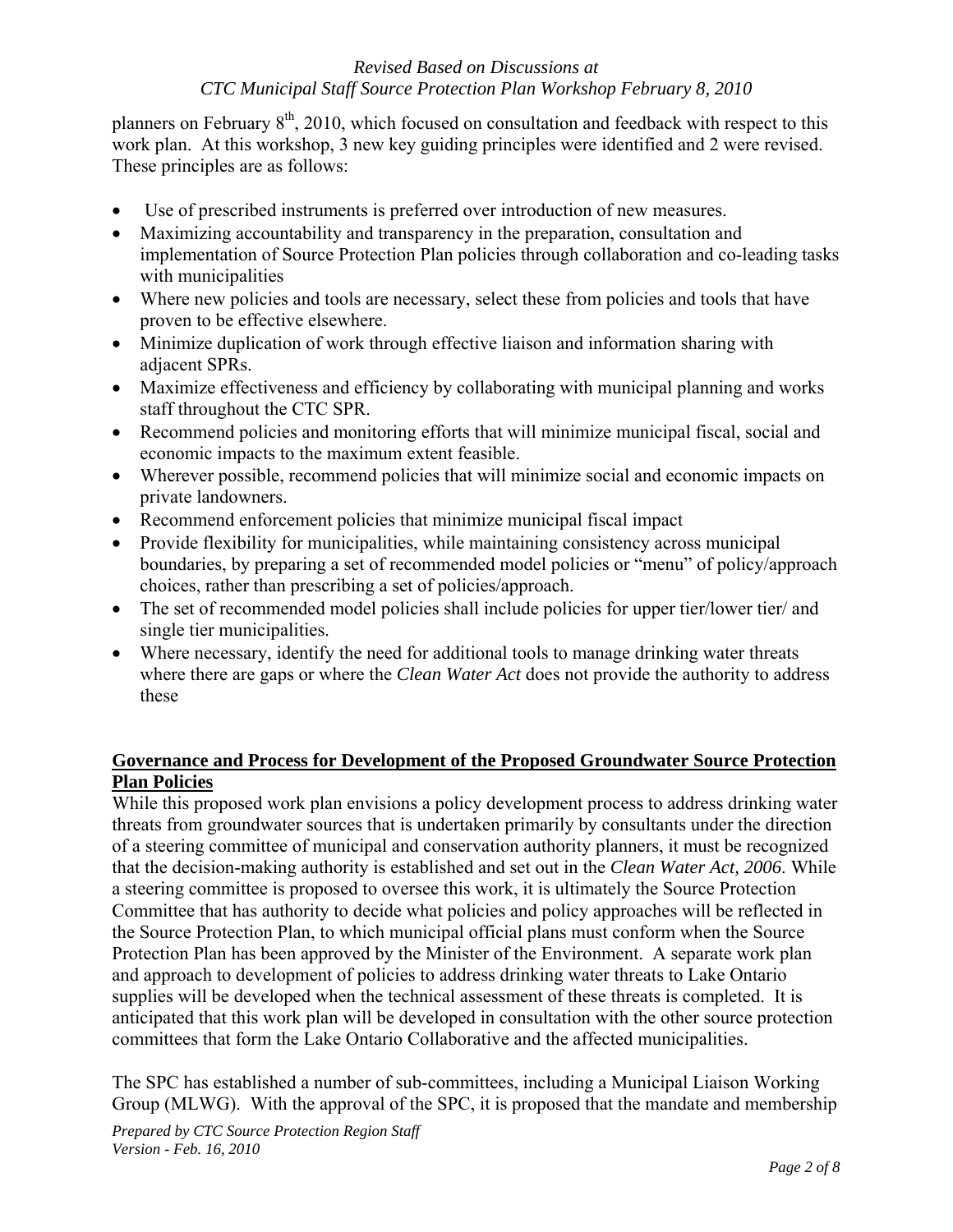of the MLWG will be confirmed to oversee the work to be carried out under the SPP work plan. It is proposed that the steering committee will report to, and take direction from, the MLWG. Additionally, it should be expected that members of the SPC or MLWG may wish to participate in the proposed policy development workshops.

## **1) Establishment of Steering Committee**

The task of plan development is proposed to be a consensus-based process built on a facilitated collaboration between planning staff and water resource specialists from Conservation Authorities (CA), Counties and Regional Municipalities, Towns, Cities, and Townships. A steering committee will be established to direct this plan development effort. It is suggested that the committee be comprised of a maximum of 3 CA planners, 3 Regional/County planners, 3 local municipal planners plus 3 water resource specialists or drinking water system operational staff. It is envisioned that the steering committee would discuss matters and provide direction on tasks that would be carried out primarily by CA planners or other Source Protection Authority staff. The chair of the Steering Committee will be the CTC Project Manager or her alternate to ensure compliance with the oversight responsibilities and management of the delivery of materials on time and budget required under the *Clean Water Act, 2006* regulations. Administrative support and financing will be provided by the CTC Source Protection Region staff through the Toronto and Region Conservation Authority (TRCA) as the lead CA with funds provide by the province for these purposes. TRCA is legally bound by a memorandum of agreement with the province to administer the provincial funds, ensure delivery of the necessary studies to the CTC SPC, to request necessary funds and report on disbursements.

A separate work plan and governance approach will be developed to address the surface water threats in Lake Ontario with the Lake Ontario Collaborative partners (this area stretches from Grimsby in the west to Wellington in Prince Edward County in the east). CTC municipalities will be invited to comment on the work plan and their role in carrying out the work.

The main tasks of the **Steering Committee** would include:

- Making recommendations to amend and finalize the SPP tasks contained in the previously approved Terms of Reference
- Recommending the Work Plan for Development of the SPP policies for approval by the SPC/MLWG
- Drafting an RFP for a planning consultant & facilitator (based on the work plan)
- Consulting with other planners, etc to finalize RFP
- Tendering RFP, review submissions, interview short list, recommend hire & consult with other planners to finalize hire; report to SPC
- Attending start-up meeting with consultants to prepare and deliver background information
- Attending other meetings with consultants and technical staff as necessary
- Participating in the collaborative workshops
- Ensuring attendance at workshops by a broad range of stakeholders
- Liaising with other SPR policy groups, SPC, MOE, MLWG, etc as necessary
- Leading consultation, revisions to consultant work and preparing final recommended policies for the Source Protection Plan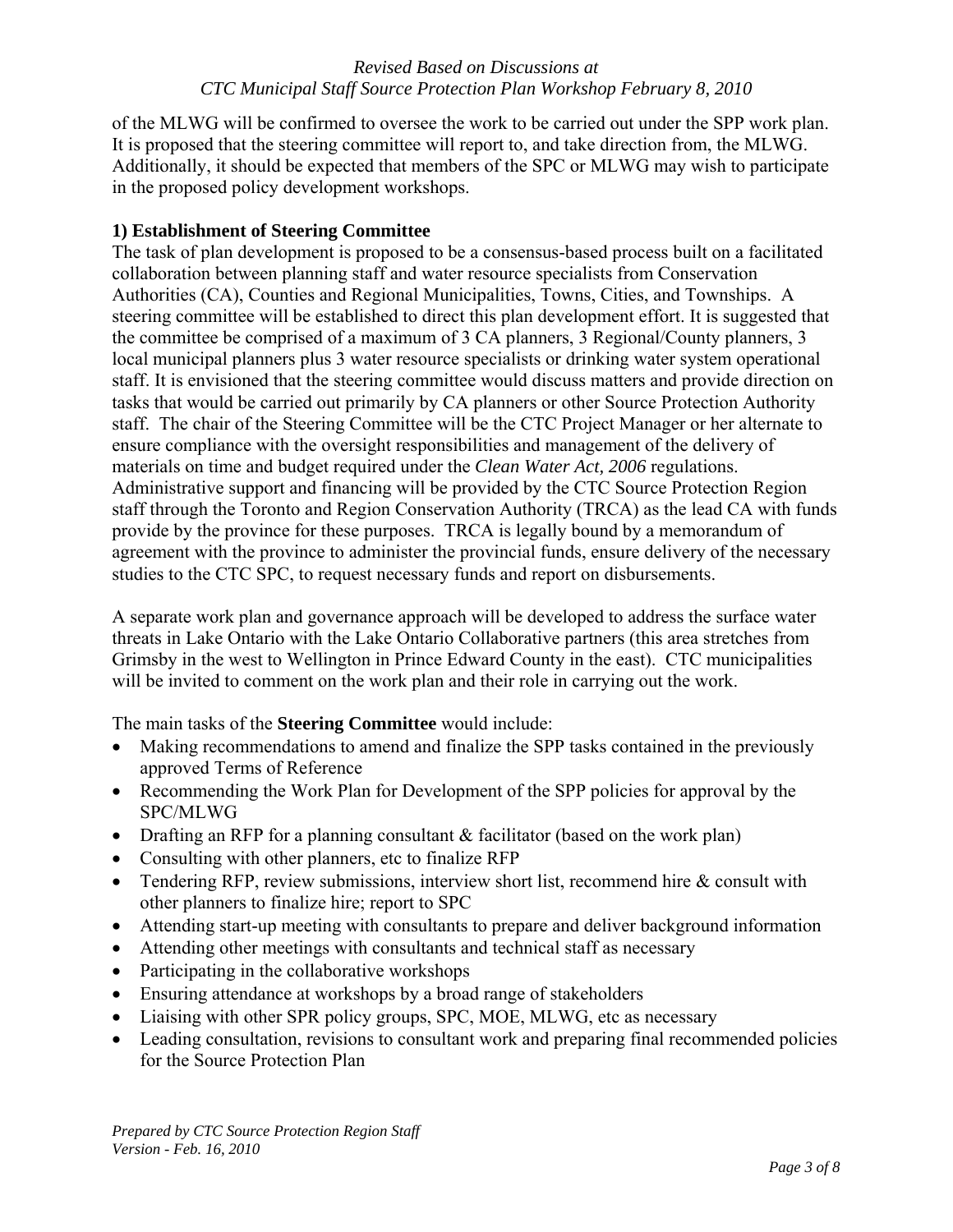As noted above, the Steering Committee will, among other things, be responsible for retaining a consultant to organize and facilitate a series of workshops for relevant professionals from stakeholder groups. At each facilitated workshop, participants will discuss a variety of distinct policy topics and the options available for developing the Source Protection Plan policies in accordance with the requirements of the *Clean Water Act* (CWA)*, 2006* and its associated regulations and guidance documents, plus the amended Terms of Reference, and in keeping with the Key Guiding Principles noted above. A Summary of Mandatory and Optional Policies in a Source Protection Plan (Table 1) and a Range of Policy Approaches Provided in CWA for Consideration in Policy Development (Table 2) are included as attachments to this work plan (both Tables from June 2009 Discussion Paper). Additionally, the SPP tasks to be amended (from the approved Terms of Reference) are also included as an attachment.

### **2) Facilitated Collaborative Workshops**

The consultant planner and facilitator hired through the RFP would lead a series of 7 to 8 collaborative workshops with steering committee members, municipal planners, works and other staff as necessary to discuss Source Protection polices and policy approaches for each of the Vulnerable Groundwater Areas. Workshops may be half or full day duration depending on the amount of material to be covered. If half-day workshops are held, two may be held on the same day to minimize the number of separate dates required. The proposed workshops focusing on groundwater are as follows, but the final choice will be recommended by the Steering Committee for the approval of the SPC:

- o Existing Significant, Moderate and Low Drinking Water Threats 1 workshop
- o Future Significant, Moderate and Low Drinking Water Threats 1 workshop
- o Vulnerable Groundwater Areas -Well Head Protection Areas (WHPA), Significant Groundwater Recharge Areas (SGRA) and Highly Vulnerable Aquifers (HVA)- 1 workshop
- o Monitoring & Implementation Timelines 1 workshop
- o Stewardship and education 1 workshop
- o Risk Management Plans 1 workshop
- o Integration 1 workshop
- o Contingency 1 workshop only if needed
- o

The main tasks of the **Consultants** would be:

- to prepare, in advance of each workshop, for distribution by the steering committee, a discussion paper document that:
	- o Reviews and summarizes the relevant MOE, CWA and other regulations or guidance documents applicable to the particular Vulnerable Area
	- o Reviews and summarizes the existing relevant municipal policies, best practices and other policy and approaches relating to the Vulnerable Area
	- o Reviews and summarizes (with technical staff assistance) the findings of the Assessment Reports as they relate to the Vulnerable Areas and drinking water threats
	- o Identifies policy approach gaps and needs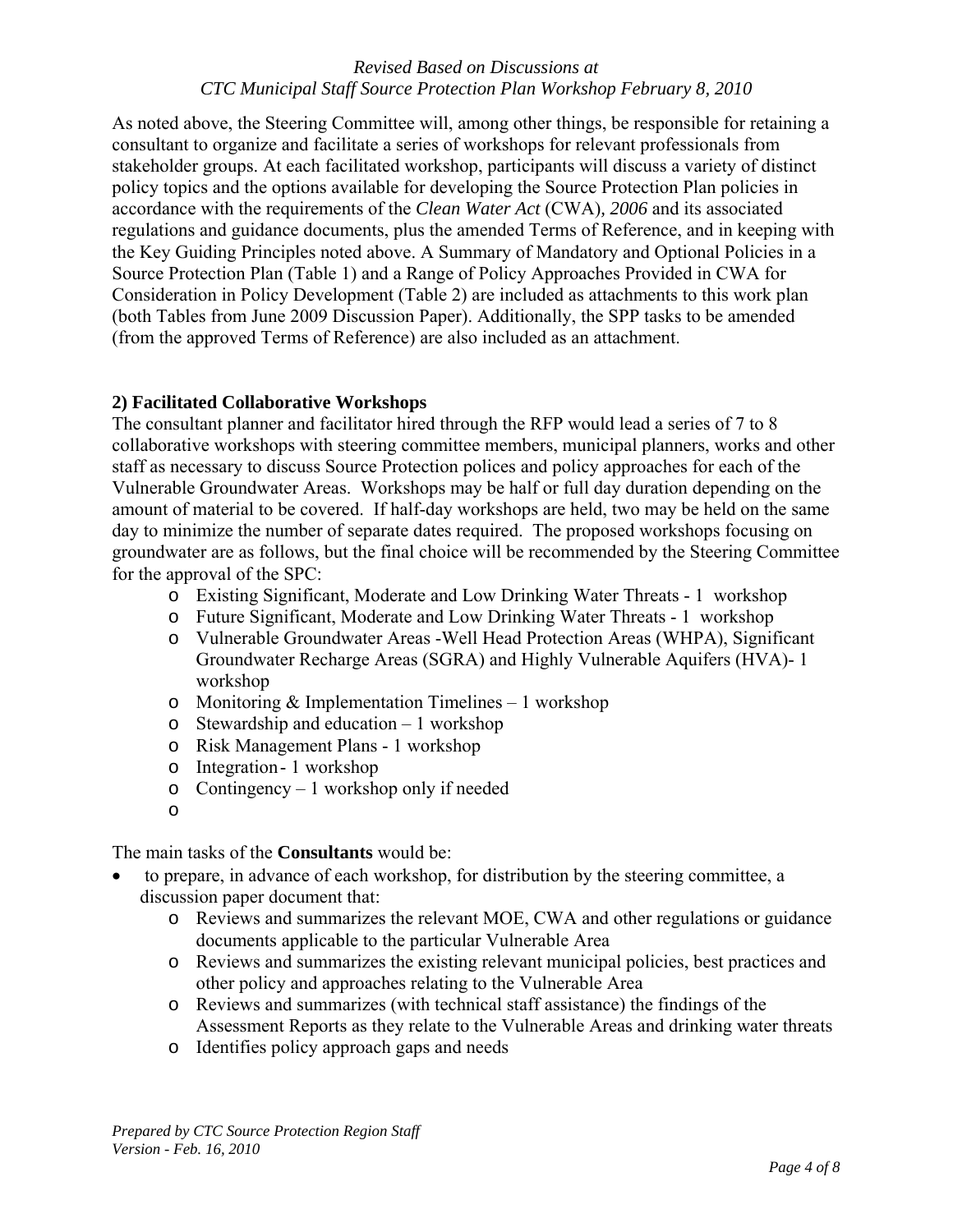- o Proposes for discussion a suite of policies and policy approaches based on the requirements of Tables 1 & 2 (from the June 2009 Discussion Paper) that meet the requirements of the task outputs in the amended and approved Terms of Reference
- o Includes an evaluation of the optional approaches against the key principles using a matrix evaluation
- At each workshop, to:
	- o Present the discussion paper prepared by the consultant and respond to questions
	- o Facilitate and guide a discussion about the identified gaps, needs and proposed policy approaches
	- o Take notes of the discussion from workshop participants to be used in revising the suite of proposed policy approaches
	- o Verbally summarize, based on professional judgment, how the consultant intends to use the discussion heard and advice given to revise the proposed policy approaches to be consistent with CWA requirements
- After each workshop:
	- o Revise the discussion paper to include relevant comments and revise the "proposed" suite of policies and policy approaches to "recommended" policies and policy approaches. This will/may include recommendations reached on consensus as well as viable alternative approaches that were less widely supported. Rationale for additions and deletions will be included, as well as the pros and cons of each policy and policy approach. This revised document will be prepared prior to the next scheduled workshop for distribution to all participants by the steering committee.
- At the final workshop on Integration:
	- o Present a draft final report that is a complete and integrated suite of recommended policies and policy approaches suitable for upper, lower and single tier municipalities, which meets the requirements for Source Protection Plans, as identified in the CWA and MOE regulations and guidance documents, as well as the CTC Terms of Reference.
	- o The recommended policies shall be as fully developed as possible to permit municipalities to "cut and paste" the final approved policies into municipal instruments to minimize the implementation work.

The consultant and/or steering committee will meet with the MLWG as required. The consultant may also be requested to make presentations to the CTC SPC at key milestones during the development of the proposed policies.

**3) Consultation, Policy Revisions and Final Recommended Policies and Policy Approaches** At the conclusion of the workshops, anticipated to be undertaken in Winter 2011, with the final document delivered by the consultant in early Spring 2011, the remaining tasks (to be led by the Steering Committee) and timelines for the work plan are as follows:

• Winter & Spring 2011 – broad consultations on the draft policy approaches with the SPC, public, municipalities, stakeholders and other SPRs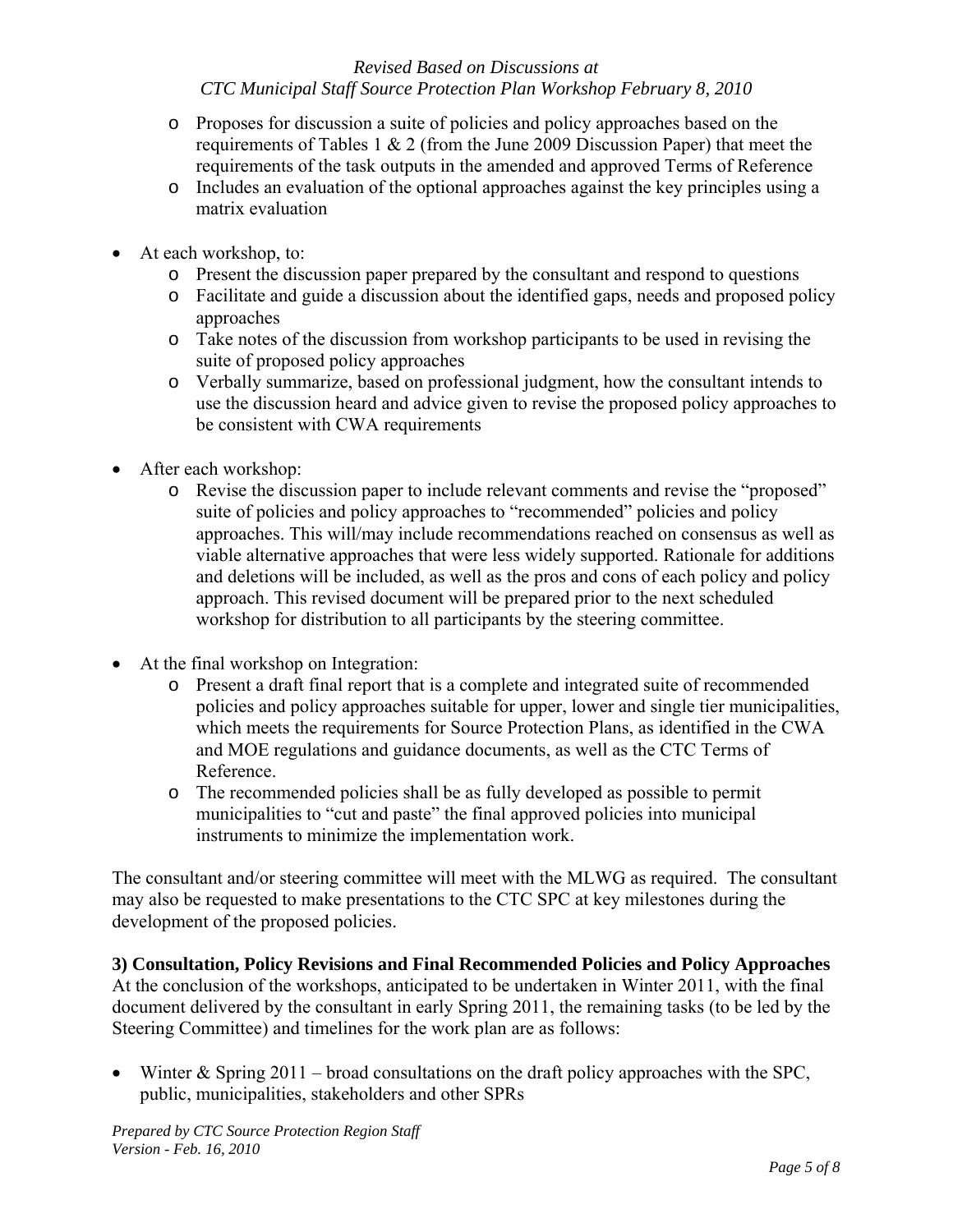• Summer & Fall  $2011$  – Steering committee revises policy approaches based on input received, consults with workshop participants to prepare final draft policy approaches for consultation with SPC, other SPRs to get SPC approval.

The CTC SPC would host formal public consultations in late winter 2012 on the draft policies for the Source Protection Plan for each of the three source protection areas. Municipalities will need a minimum of two months to review and comment formally (i.e. target January 2012).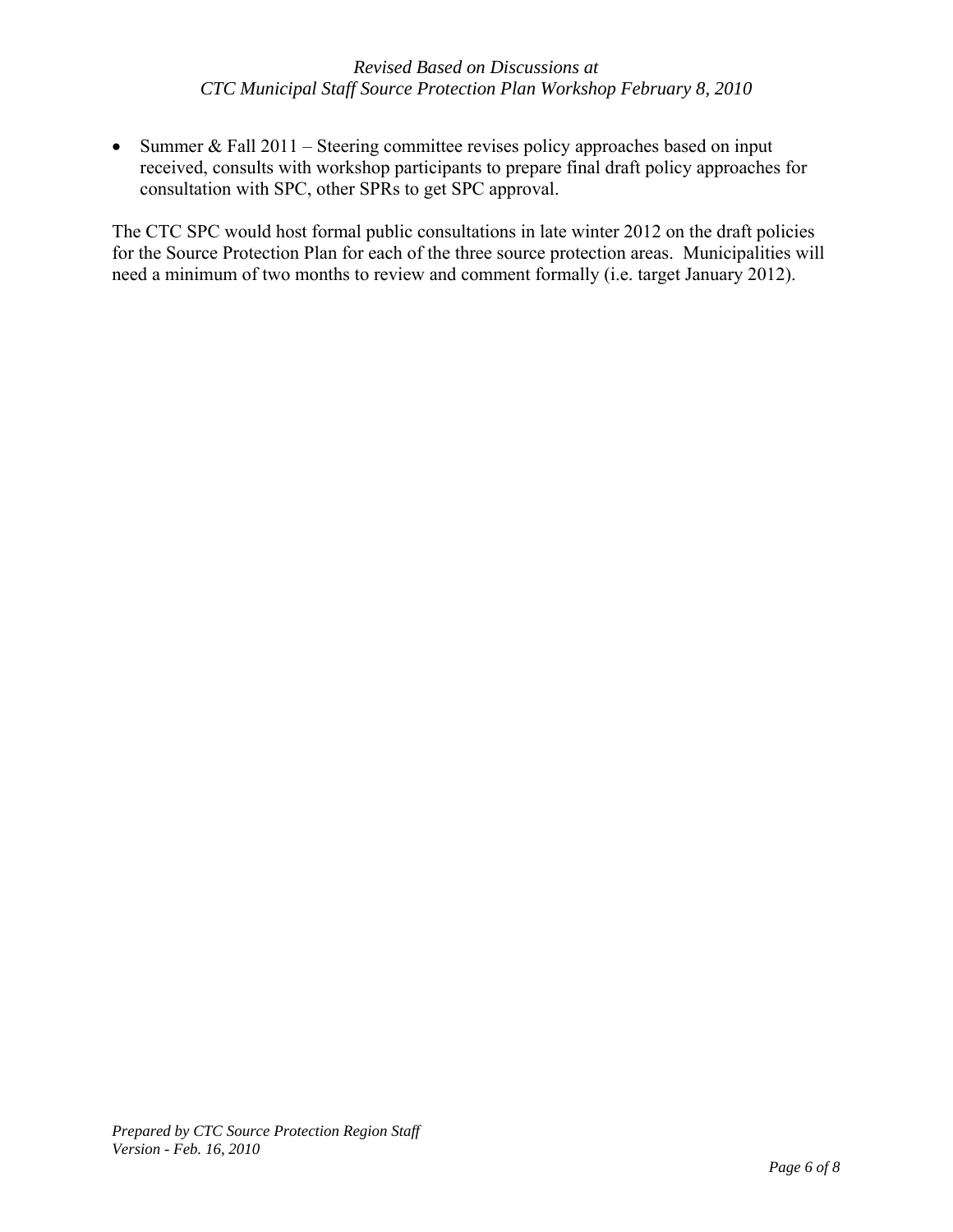| Table 1: Summary of Mandatory and Optional Policies in a Source Protection Plan                                                                                                                                                                                                                                                                                                                                                                                                                        |                                                                                                                                                                                                                                                                                                                                                                                                                                                                                                                                                        |  |  |  |  |  |
|--------------------------------------------------------------------------------------------------------------------------------------------------------------------------------------------------------------------------------------------------------------------------------------------------------------------------------------------------------------------------------------------------------------------------------------------------------------------------------------------------------|--------------------------------------------------------------------------------------------------------------------------------------------------------------------------------------------------------------------------------------------------------------------------------------------------------------------------------------------------------------------------------------------------------------------------------------------------------------------------------------------------------------------------------------------------------|--|--|--|--|--|
| <b>MANDATORY</b>                                                                                                                                                                                                                                                                                                                                                                                                                                                                                       | <b>OPTIONAL</b>                                                                                                                                                                                                                                                                                                                                                                                                                                                                                                                                        |  |  |  |  |  |
| Policies that:<br>• address activities set out in the assessment report<br>that are or would be significant threats<br>• govern the monitoring of significant threats<br>• achieve Great Lakes targets and monitor their<br>implementation and effectiveness (only if targets set and<br>Minister directs source protection committees to do so)<br>If and where advisable – policies that:<br>• govern the monitoring of moderate and low threats<br>• govern the monitoring of drinking water issues | Policies that:<br>• address conditions resulting from a past activity<br>• address activities set out in the assessment report<br>that are or would be moderate or low threats<br>• are identified as a "designated Great Lakes policy"<br>• govern incentive programs and education and<br>outreach programs<br>• designate the activities and areas to which<br>Sections 57 (prohibition) and 58 (risk management plans) of<br>the CWA apply<br>• designate the land uses and areas to which Section<br>59 (restricted land uses) of the CWA applies |  |  |  |  |  |

# **Table 1: Summary of Mandatory and Optional Policies in a Source Protection Plan**

# **Table 2: Range of Policy Approaches Provided in CWA for Consideration in Policy Development**